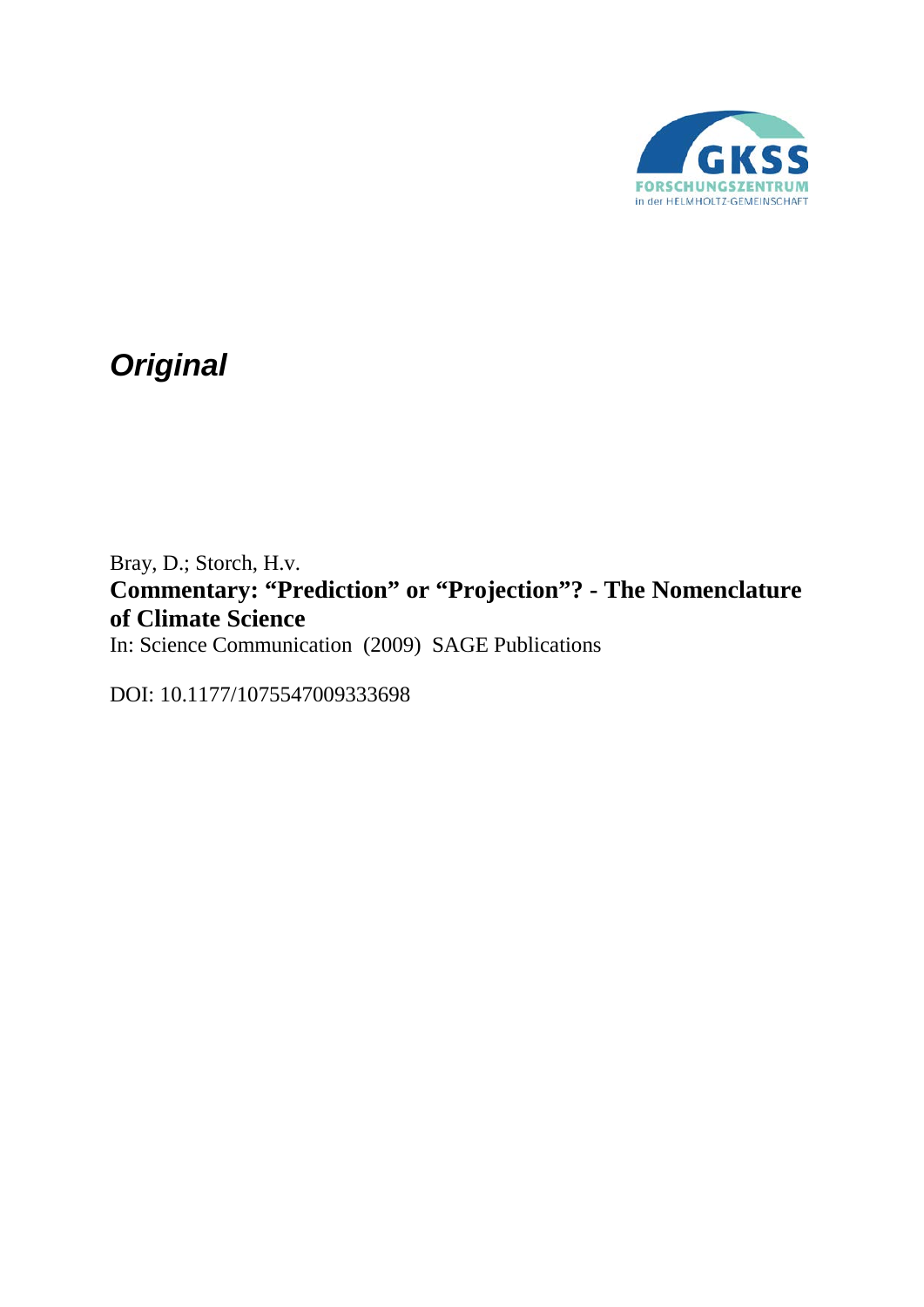### <http://scx.sagepub.com/> Science Communication

**''Prediction'' or ''Projection''? : The Nomenclature of Climate Science**

DOI: 10.1177/1075547009333698 Science Communication 2009 30: 534 originally published online 25 March 2009 Dennis Bray and Hans von Storch

> <http://scx.sagepub.com/content/30/4/534> The online version of this article can be found at:

> > Published by: **SSAGE**

<http://www.sagepublications.com>

**Additional services and information for Science Communication can be found at:**

**Email Alerts:** <http://scx.sagepub.com/cgi/alerts>

**Subscriptions:** <http://scx.sagepub.com/subscriptions>

**Reprints:** <http://www.sagepub.com/journalsReprints.nav>

**Permissions:** <http://www.sagepub.com/journalsPermissions.nav>

**Citations:** <http://scx.sagepub.com/content/30/4/534.refs.html>

[What is This?](http://online.sagepub.com/site/sphelp/vorhelp.xhtml) [OnlineFirst Version of Record](http://scx.sagepub.com/content/early/2009/03/25/1075547009333698.full.pdf) - Mar 25, 2009 >> [Version of Record -](http://scx.sagepub.com/content/30/4/534.full.pdf) May 8, 2009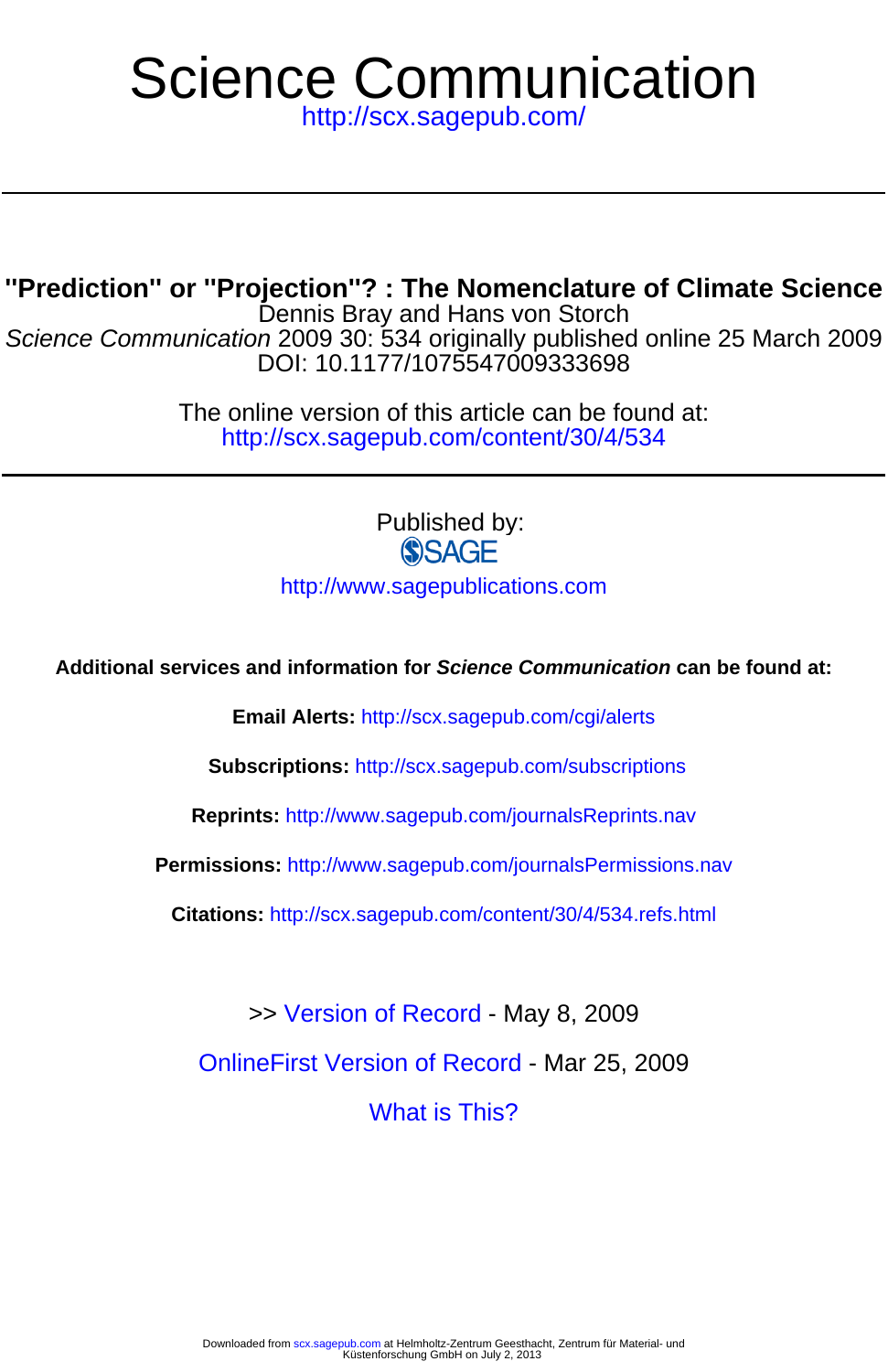## **"Prediction" or "Projection"?**

**Science Communication** Volume 30 Number 4 June 2009 534-543 © 2009 SAGE Publications 10.1177/1075547009333698 http://scx.sagepub.com hosted at http://online.sagepub.com

### **The Nomenclature of Climate Science**

Dennis Bray Hans von Storch *GKSS Forschungszentrum, Geesthacht, Germany*

A survey among climate scientists is used to examine the terminology concerning two key concepts in climate science, namely, *predictions* and *projections*, as used among climate scientists. The survey data suggest that the terminology used by the Intergovernmental Panel on Climate Change is not adopted, or only loosely adopted, by a significant minority of scientists. Contrary to established guidelines, approximately 29% of the respondents associate *probable* developments with projections, and approximately 20% of the respondents associate *possible* developments with predictions.

*Keywords: climate change; climate models; prediction; projection; survey of climate scientists*

In climate sciences, two types of calculations are performed to assess the future climate for the coming decades and centuries. The first type is n climate sciences, two types of calculations are performed to assess the typically called a *scenario simulation* (Meehl et al., 2005), and the second type is called *decadal climate prediction* (Keenlyside, Latif, Jungclaus, Kornblueh, & Roeckner, 2008). Both activities involve the use of dynamical climate models based on a numerical representation of all relevant processes.

In this article, using the results of a survey of climate scientists (Bray  $\&$ von Storch, 2008), we examine the use of two technical terms, namely, *prediction* and *projection*, as used by climate scientists when speaking about "simulations of future climate." These two terms are often, inappropriately, interchanged when discussing the science of climate change.

The interest in the deployment of such nomenclature might first appear somewhat trivial, merely a matter of semantics. Both terms, *prediction* and *projections*, are common in conventional scientific discourse as well as in

534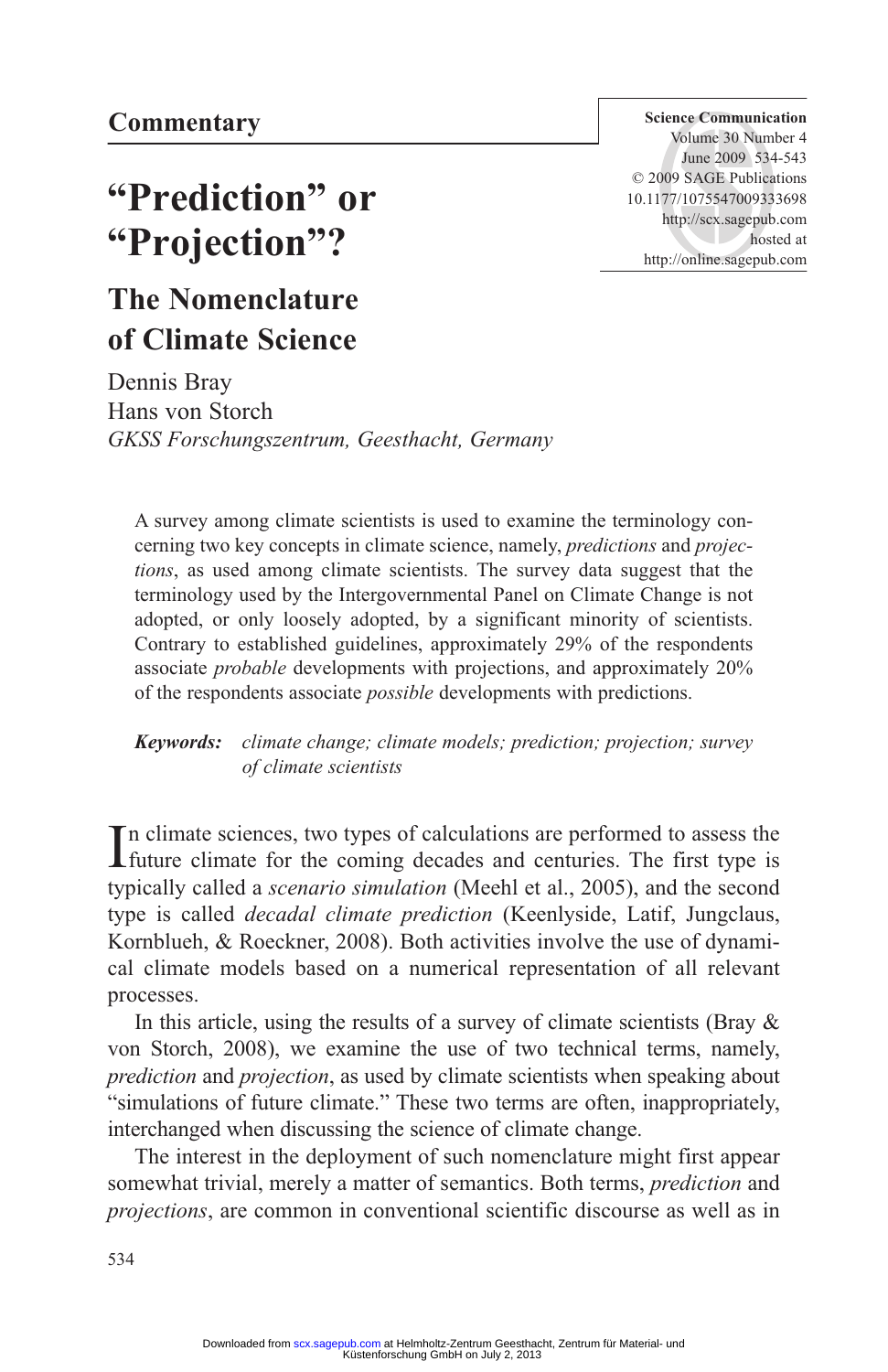common speech, but they are subject to different interpretations and connotations. Thus, the use, if not explicitly specified, has the potential to cause problems not only in the communication of climate science in the broader scientific realm but also in the understanding by the public at large, potentially influencing policy decisions, policy design, and policy implementation and public perceptions of climate change.

"Prediction" conveys a sense of certainty while "projection" is associated more with the possibility of something happening given a certain set of plausible, but not necessarily probable, circumstances. A prediction can be used to design specific response strategies, while a projection, or more precisely a series of projections, provides a range on which to consider a range of response strategies. The uncertainty of the assumptions used in making *projections*, which indeed is what climate science often makes, is not always clearly conveyed. For example, a recent book by Mann and Kump (2008), prominent U.S. climate science personalities, is titled, *Dire Predictions: Understanding Global Warming. The Illustrated Guide to the Findings of the IPCC*. This is especially problematic as the International Panel of Climate Change explicitly suggests refraining from the use of the term *prediction*. Gavin Schmidt, the NASA Goddard Institute for Space Studies and Center for Climate Systems Research, provided the following definitions at the Swiss Global Change Day, 2008: "Predictions: Estimated outcomes under highly specific conditions—not restricted to the future! Projections: Predictions conditional on a future scenario (forced component). Forecasts: Predictions dependent on scenario and initial conditions" (Schmidt, 2008, Slide 5). The seemingly interchangeable use of the terms, while perhaps meaningful in specialist discourse, loses it nuances when presented to a less specialist audience. This potential for confusion is obvious in the following example of sea level rise. Assuming that the sea level in the Netherlands would rise by 50 cm by the end of this century is what the Intergovernmental Panel on Climate Change (IPCC) suggests as a possibility when atmospheric greenhouse gas concentrations continue to rise—as considered plausible by economists—this is one projection; assuming an efficient reduction of emissions, the projection would indicate a lesser rise—another projection; if the melting of the ice sheets is faster than often believed, then a group of experts do not rule out a sea level rise of 1.30 m for the Dutch coast—yet another projection (Vellinga et al., 2008). Obviously, the public response to a 1.30-m sea level rise (as compared with the 50 cm rise) at the end of this century as a "probable" development (a prediction) would be very different than when this number is declared possible but not really likely (a projection).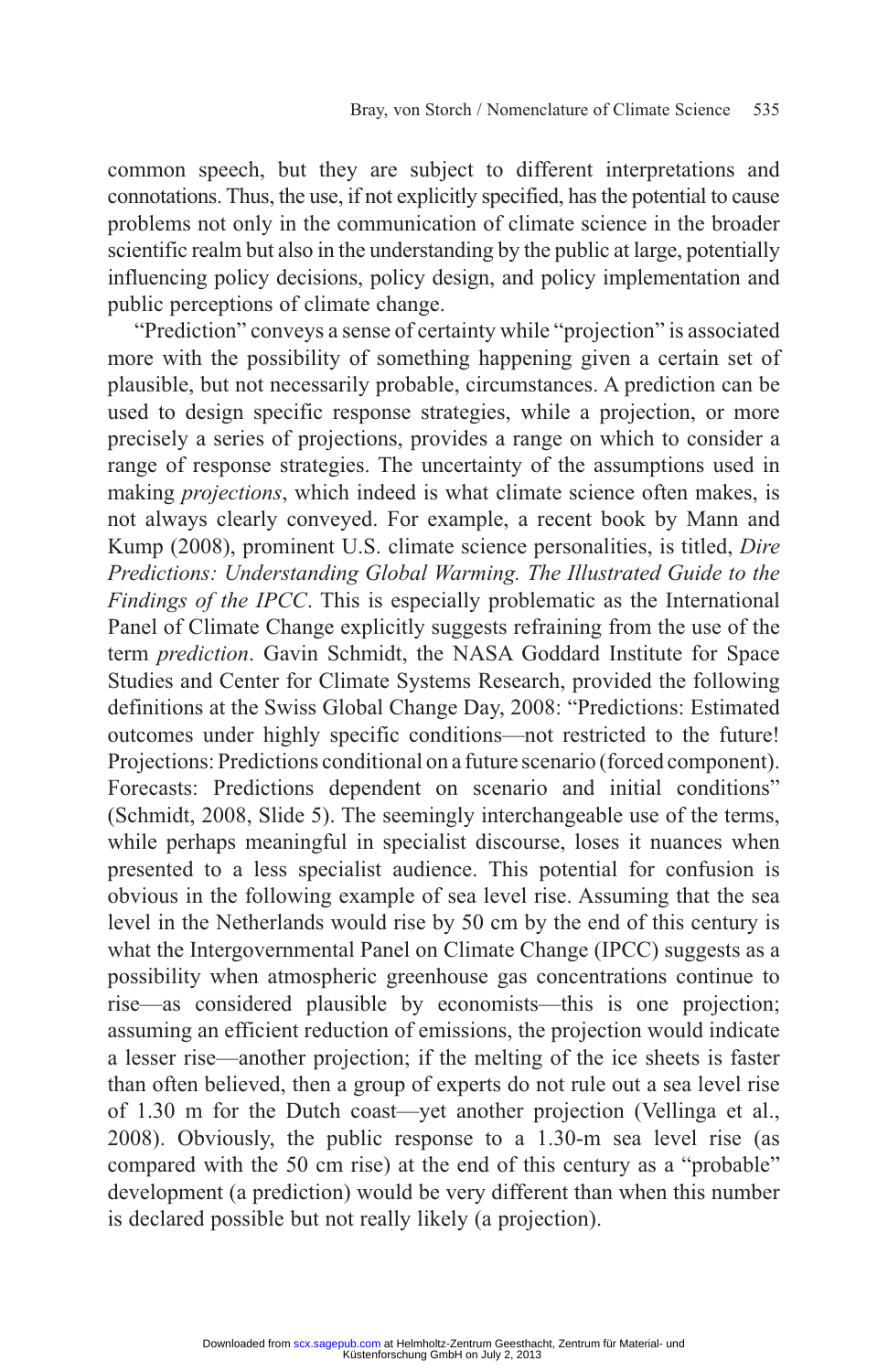#### **Predictions or Forecasts; Projections or Scenarios**

Before analyzing how climate scientists use the terms, we first clarify the climate model calculations of which we speak and then assess how the terms are typically employed in the broader patterns of communication, starting with lay definitions found in everyday discourse and working through to the more specific operational definitions of the IPCC and other scientists.

In the calculation of both "decadal forecasts" and "scenario simulations," an *initial state* of the climate system—ocean, atmosphere, cryosphere, and so on—is needed, as is a scenario of changing forcing conditions, such as the quantity of greenhouse gases in the atmosphere according to patterns of human behavior. The details of the state of the atmosphere at the initial time (the start of the model run) have little if any impact on modeled climate development after a few weeks of simulated time. The details of the initial soil conditions become insignificant after the simulation of a few years, those of the ocean after many years or even decades. The state of the ice sheets might influence the development of the climate system for much longer times.

In both cases of constructing perspectives for the climatic future, "decadal forecasts" and "scenario simulations," certain prescriptions about the future development of some "external forcings" are needed. Foremost among these are the release of climatically relevant substances into the atmosphere.

Consequently, the development of the climate system, as simulated by the model run, is determined by the initial state of the climate system, by external forcing, and by the inherently unpredictable (internal) variability of the climate system. During an *initial phase* of this development, the climate system is dominated by the initial state, allowing for the specification of the "most probable" development of the climate system. The length of this phase is unknown, but arguably not more than a few decades. As the simulated time increases, the highly uncertain external forcings and internal variability become the dominant factors in determining the simulation of future climate. This results in the ability to generate *short-term predictions* and *long-term projections*.

In both cases, any statement about a "probability" hinges on an assessment of the probability of the conditioning elements, namely, the initial state of the climate system and the forcing scenario. Here, a key difference emerges—the initial state is known within given bounds, while the forcing scenario is an educated guess, without an associated probability.<sup>1</sup>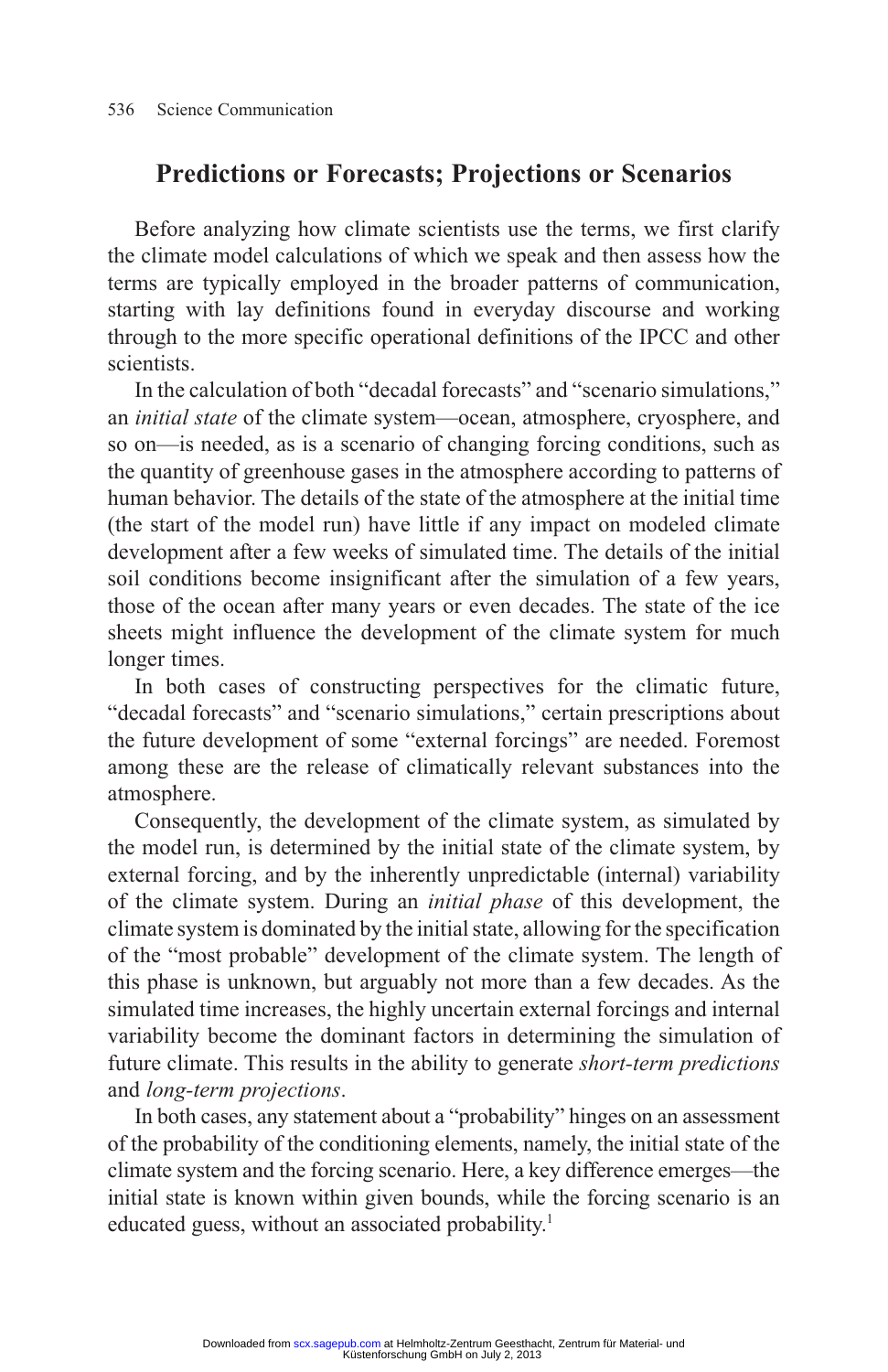Recently, scientists have made significant progress in exploiting initial state information for determining "decadal forecasts" (cf. Keenlyside et al., 2008). In the case of scenarios, however, the critical element "future emissions" cannot be specified with any accuracy—at least not for an extended time—as the magnitude of emissions depend upon uncertain factors such as human demographic patterns and energy use patterns, to mention just two. Therefore, these developments are presented as "scenarios" (von Storch, 2007), that is, as possible, plausible, and internally consistent, but not necessarily probable, developments. Given that the forcing is not "most probable," but merely "possible," the response of the modeled climate system can only be described as a "possible" and not the "most probable" future state of the climate.

The IPCC provides the following operational definitions for the climate sciences: "A *projection* is a potential future evolution of a quantity or set of quantities" and "A climate *prediction* or climate forecast is the result of an attempt to produce an estimate of the actual evolution of the climate in the future, for example, at seasonal, interannual or long-term time scales." The IPCC document continues with the following definition:

Climate *projections* are distinguished from climate *predictions* in order to emphasize that climate projections depend upon the emission/concentration/ radiative forcing scenario used, which are based on assumptions concerning, for example, future socioeconomic and technological developments that may or may not be realized. (Baede, n.d.)

The terms *projection* and *prediction* also enjoy wide use in the public sphere and in the broader scientific community. *The New Shorter Oxford English Dictionary* (Brown, 1993) provides the following definitions: "*Prediction* refers to the announcement of an event that will occur in the future, to foretell the future; a forecast" and "*Forecast* is a conjectural estimate, based on present indications, of something in the future, especially of coming weather; a prediction." This is the sense that is most familiar to the public.

The more specialized vocabulary of statistics informs us the following:

In general, *prediction* is the process of determining the magnitude of statistical variates at some future point of time. In statistical contexts the word may also occur in slightly different meanings; e.g., in a regression equation expressing a dependent variate y in terms of dependent x's, the value given for y by specified values of x's is called the 'predicted' value even when no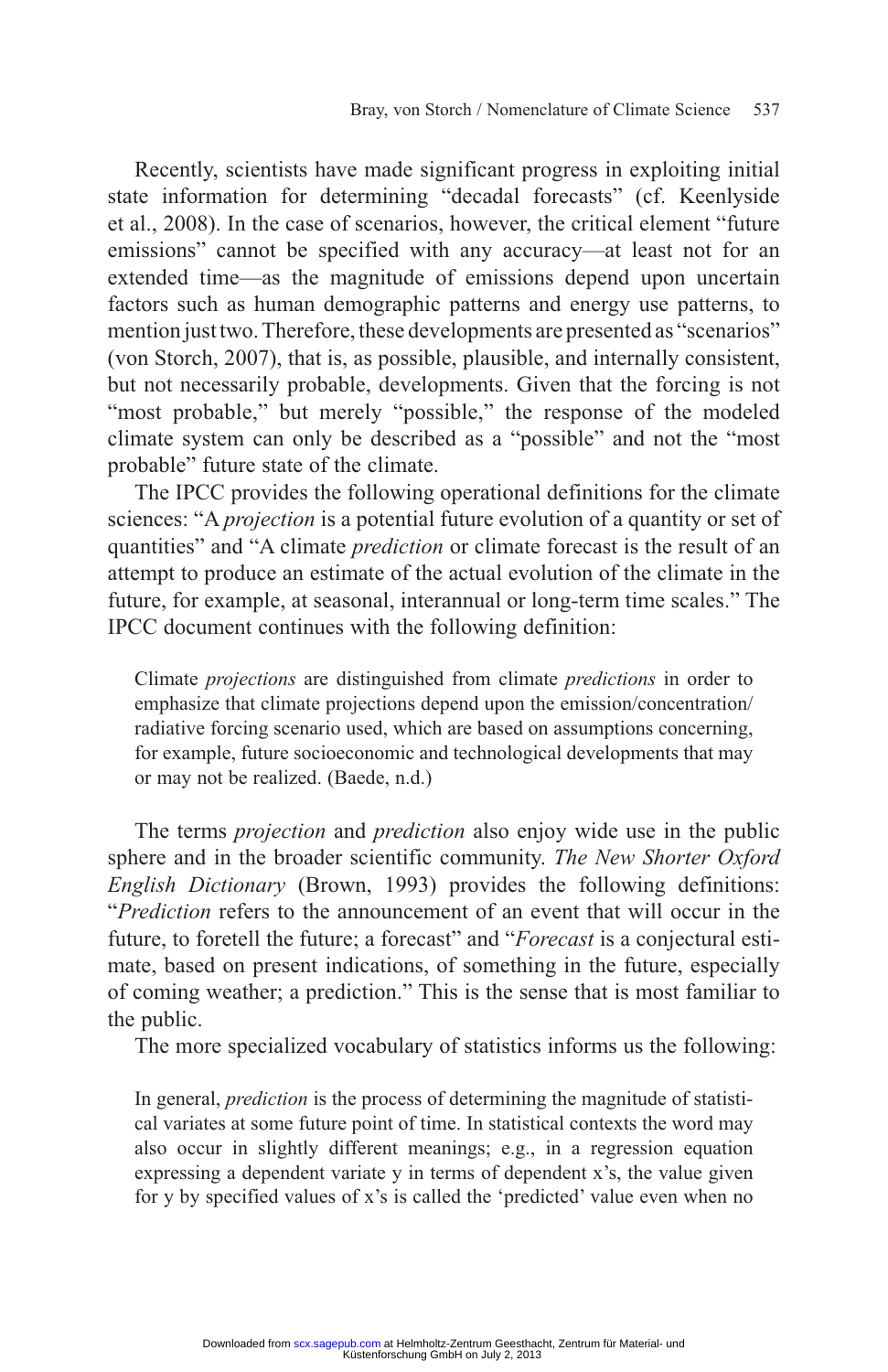temporal element is involved. 'Projection' is used in two connected senses. (1) In relation to a time series it means a future value calculated according to predetermined changes in the assumptions of the environment. (2) More recently, it has been used in probability theory to denote the conditional expectation of a variate. Since a regression equation gives the expectation of the dependent variate conditional upon values of the predicted ("independent") variates and such equations are used for forecasting or prediction, the usages are connected. (Marriott, 2004)

Indeed, the projections of possible future climate change may be considered *conditional projections—*conditioned on the validity of the assumed forcing scenarios—thus making this complex set of terminology more difficult to use.

The term *prediction* has often been avoided within the global change debate because it can easily be misinterpreted by nonexperts due to its use in numerical weather prediction (Giorgi, 2005).

Essentially, a projection of climate change differs from a prediction in that a scenario of future emissions is assumed without giving it any specific likelihood of occurrence. A projection thus tells us what the climate response would be when assuming a future forcing scenario. (Giorgi, 2005, pp. 252-253)

For those readers wishing to pursue the use of the terms within the climate sciences, Giorgi (2005) provides an excellent detailed account.

#### **Using Terminology: Empirical Evidence**

The following analysis explores the question of how climate scientists perceive the products of their efforts, as a *projection* or as a *prediction.* The results of a recent survey of climate scientists (Bray & von Storch, 2008) are used for the analysis. Invitations were sent to 2,059 potential respondents. The response rate was approximately 18% (375 responses). This response rate for a Web-based survey is within acceptable limits (cf. Tse-Hua & Fan, 2008).

Most of the respondents are employed in an academic degree granting institute or in a government/publicly funded, non-degree granting institute and are involved with the physics of the climate system, including modeling, model development, data acquisition, theory development, and so on, of climate change. As it is this physics modeling group that produces the literature concerning future climate prospects, the following analysis will assess if they perceive their efforts to produce projections or predictions.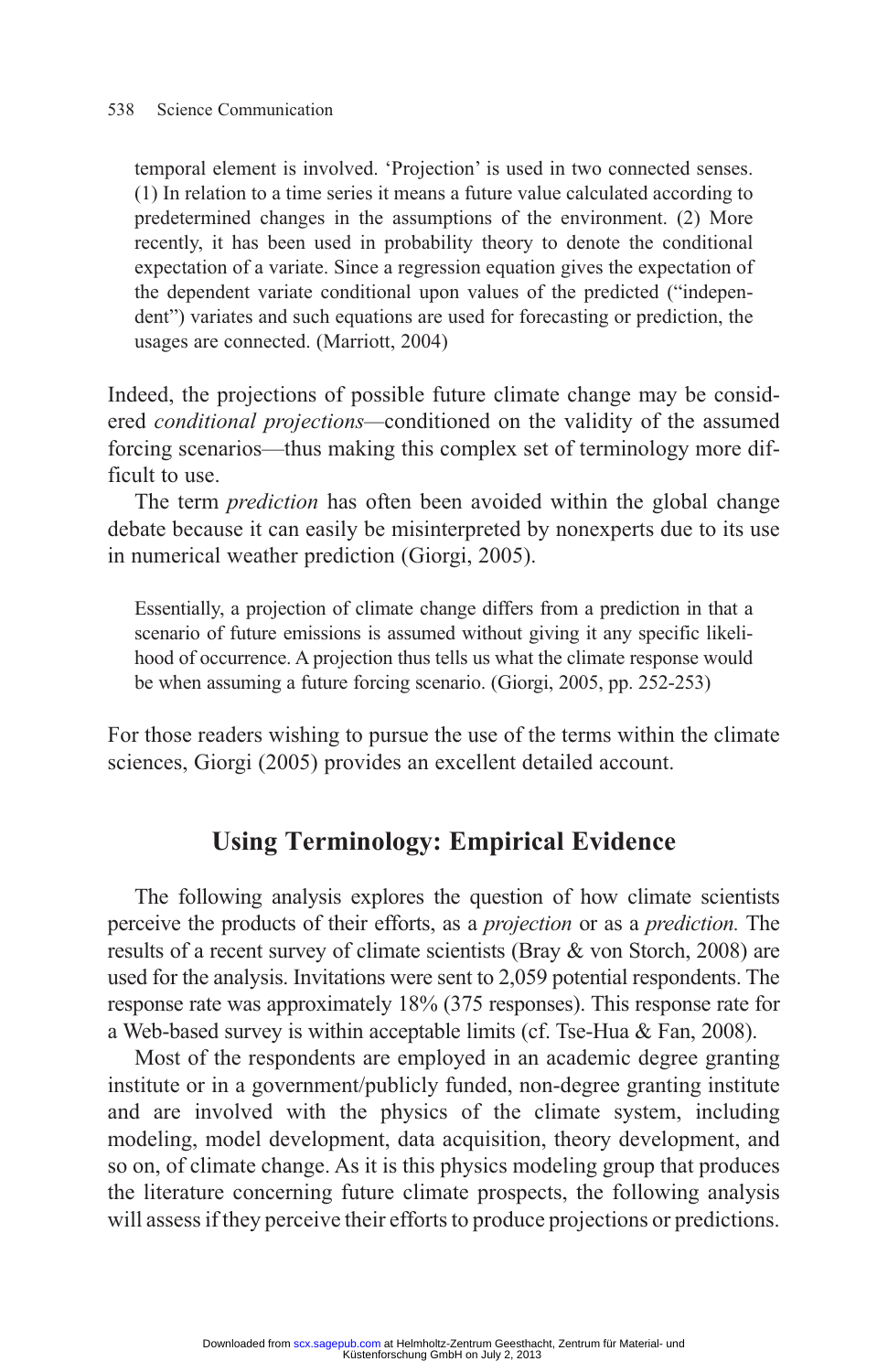| $\mathbf{11}$ Development of the negative revolute $\mathbf{12}$ and $\mathbf{23}$ |           |            |                  |                       |
|------------------------------------------------------------------------------------|-----------|------------|------------------|-----------------------|
|                                                                                    | Frequency | Percentage | Valid Percentage | Cumulative Percentage |
| Valid                                                                              |           |            |                  |                       |
| A projection                                                                       | 79        | 27.9       | 29.2             | 29.2                  |
| A prediction                                                                       | 176       | 62.2       | 64.9             | 94.1                  |
| Other                                                                              | 16        | 5.7        | 5.9              | 100.0                 |
| Total                                                                              | 271       | 95.8       | 100.0            |                       |
| Missing                                                                            | 12        | 4.2        |                  |                       |
| Total                                                                              | 283       | 100.0      |                  |                       |

**Table 1 A Description of the Most Probable Outcome Best Defines . . .**

**Table 2 A Description of a Possible Outcome Best Defines . . .**

|              | Frequency | Percentage | Valid Percentage | Cumulative Percentage |
|--------------|-----------|------------|------------------|-----------------------|
| Valid        |           |            |                  |                       |
| A projection | 190       | 67.1       | 70.4             | 70.4                  |
| A prediction | 55        | 19.4       | 20.4             | 90.7                  |
| Other        | 25        | 8.8        | 9.3              | 100.0                 |
| Total        | 270       | 95.4       | 100.0            |                       |
| Missing      | 13        | 4.6        |                  |                       |
| Total        | 283       | 100.0      |                  |                       |

Consequently, the analysis is based on the subsamples of respondents who stated their place of employment as being an academic degree granting institute or a government/publicly funded, non-degree granting institute. The subsample is further limited to only those claiming the nature of their work to include physics of the climate system (i.e., modeling, model development, data acquisition, theory development, etc.), resulting in a subsample size of 283 respondents.

To gain an understanding of how respondents perceived the meaning of *projection* and *prediction*, two explicit questions were posed in the survey. Respondents were asked to respond to "A description of the most probable outcome best defines (1) a projection; (2) a prediction; (3) other" and to "A description of a possible outcome best defines a (1) projection; (2) prediction; (3) other." The frequencies of responses are presented in Tables 1 and 2.

Using the IPCC definitions, as presented above, it seems that approximately 29% of the respondents would be prone to misuse or misunderstand the use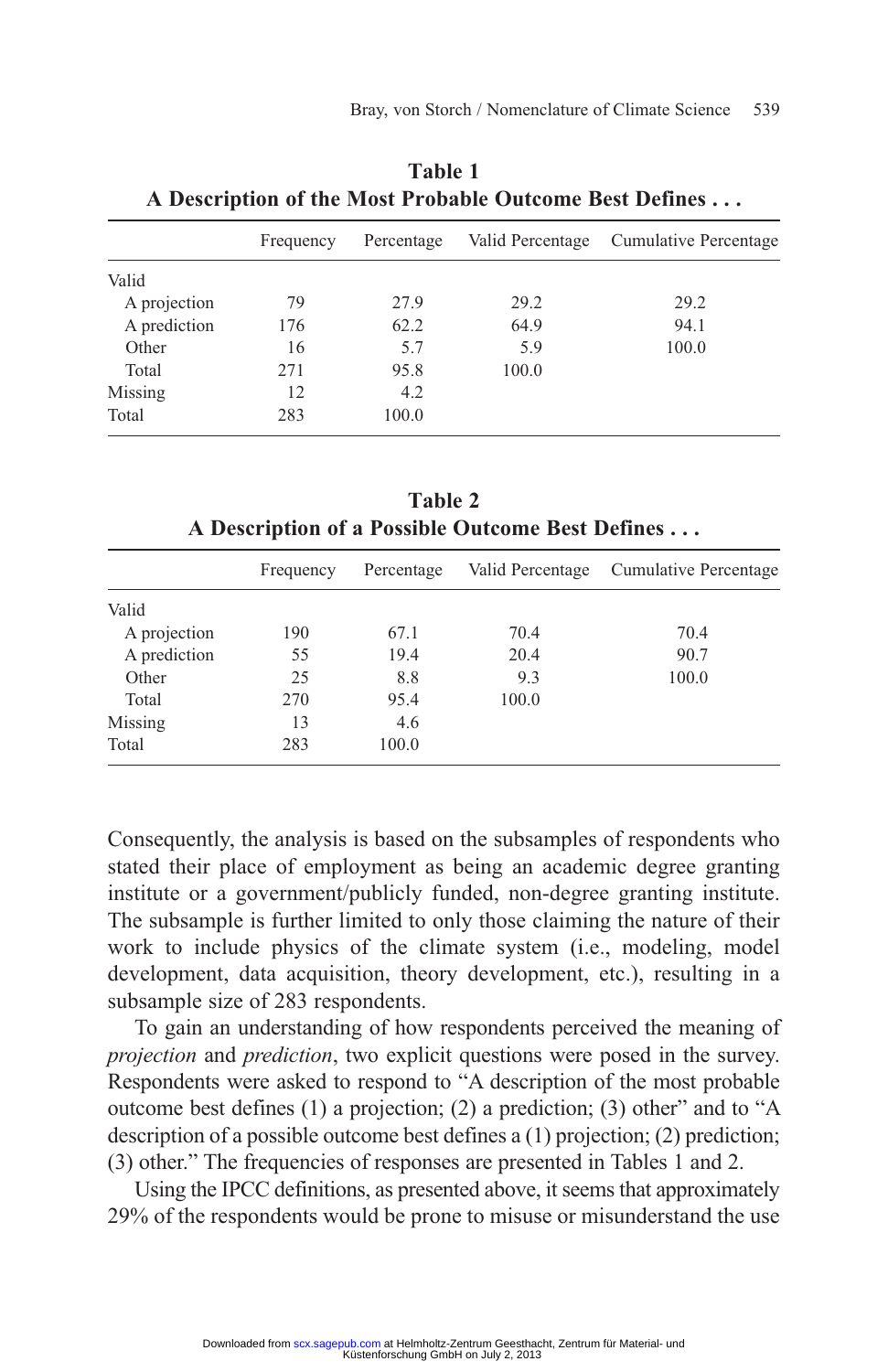|              | Frequency | Percentage | Valid Percentage | Cumulative Percentage |
|--------------|-----------|------------|------------------|-----------------------|
| Valid        |           |            |                  |                       |
| A projection | 195       | 68.9       | 71.7             | 71.7                  |
| A prediction | 65        | 23.0       | 23.9             | 95.6                  |
| Other        | 12        | 4.2        | 4.4              | 100.0                 |
| Total        | 272       | 96.1       | 100.0            |                       |
| Missing      | 11        | 3.9        |                  |                       |
| Total        | 283       | 100.0      |                  |                       |

#### **Table 3 From the Output of Global Climate Models, Climate Scientists Are More Inclined to Make . . .**

of the term *prediction.* However, this is with a tendency toward caution, claiming that science does not make predictions and that even the *most probable* outcome is still only a *projection* (Table 1). It is when we turn to the act of pronouncing a possible outcome as being a *prediction* that the inherent possibility of misinformation arises, and about 20% of the climate scientists responded with the claim that a description of a possible outcome does indeed describe a *prediction* (Table 2).

If we move from mere semantics to the more specific products of climate science, we find a similar tendency. Climate scientists were asked, "From the output of global climate models, climate scientists are more inclined to make (1) a projection; (2) a prediction; (3) other." Almost 24% of the respondents in the subsample of climate scientists claim that output of global climate models constitutes *predictions* (see Table 3).

To take the analysis a little deeper and avoid the possibility of confusion over semantics, we take a further subsample of respondents so that the analysis only includes those whose describe a "possible" outcome they define as a *projection*, as per the IPCC operational definition:

Projections—A projection is a potential future evolution of a quantity or set of quantities, often computed with the aid of a model. Projections are distinguished from *predictions* in order to emphasize that projections involve assumptions concerning, for example, future. . . . Climate projection—A *projection* of the response of the *climate system* to *emission or concentration scenarios* of *greenhouse gases* and *aerosols,* or *radiative forcing* scenarios, often based upon simulations by *climate models.* . . . Climate projections are distinguished from *climate predictions* in order to emphasize that climate projections depend upon the emission/concentration/radiative forcing scenario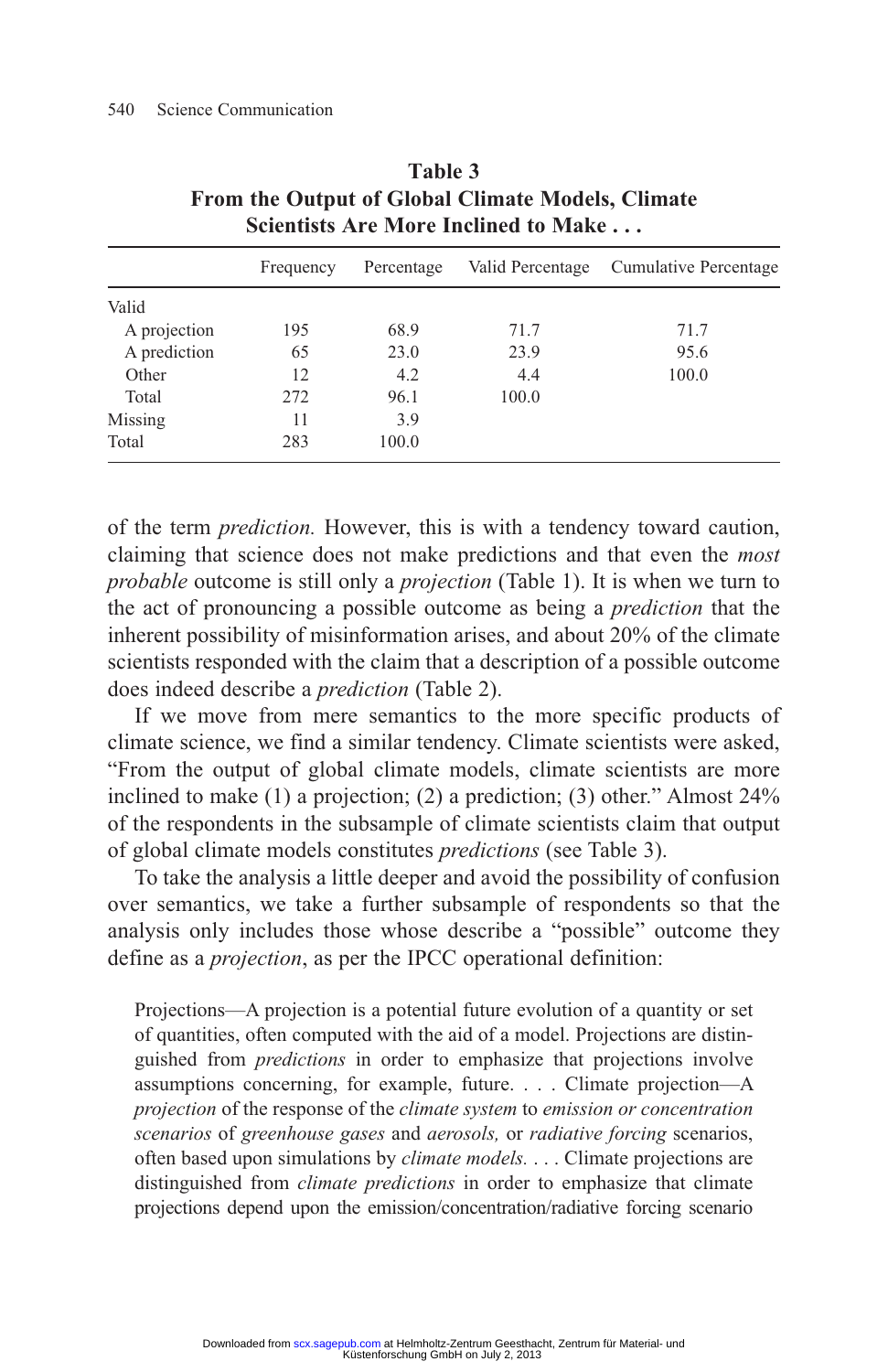|              | Frequency | Percentage | Valid Percentage | Cumulative Percentage |
|--------------|-----------|------------|------------------|-----------------------|
| Valid        |           |            |                  |                       |
| A projection | 158       | 83.2       | 83.6             | 83.6                  |
| A prediction | 28        | 14.7       | 14.8             | 98.4                  |
| Other        | 3         | 1.6        | 1.6              | 100.0                 |
| Total        | 189       | 99.5       | 100.0            |                       |
| Missing      |           | .5         |                  |                       |
| Total        | 190       | 100.0      |                  |                       |

#### **Table 4 From the Output of Global Climate Models, Climate Scientists Are More Inclined to Make ...**<sup>a</sup>

a. Subsample of respondents  $=$  from academic degree granting institute or government/ publicly funded research institute, non-degree granting; nature of work best described as physics of the climate system (modeling, model development, data acquisition, theory development, etc.), and description of possible outcomes defines a *projection*.

used, which are based on assumptions concerning, for example, future socioeconomic and technological developments that may or may not be realised. (Baede, n.d.)

In short, the subsample is of those scientists who answered that a description of a *possible* outcome best defines a projection; this subsample appears to agree with the IPCC definitions of the terms. Table 4 indicates that still a relatively large proportion (approximately 15%) of the respondents who are aware of the operational definitions as prescribed by the IPCC would claim that model output can be translated into *predictions*.

#### **Conclusion**

In conclusion, this brief analysis indicates that many respondents express some confusion concerning the terminology, with approximately 29% of the respondents associating *probable* with *projections* and approximately 20% of the respondents associating *possible* with *prediction.* Furthermore, about 15% of the people working in climate science who accept and recognize the definitions according to the IPCC understand models to produce *predictions*.

It is easy to see the confusion and points of contention when the terminology becomes crucial to complex understanding and interpretation,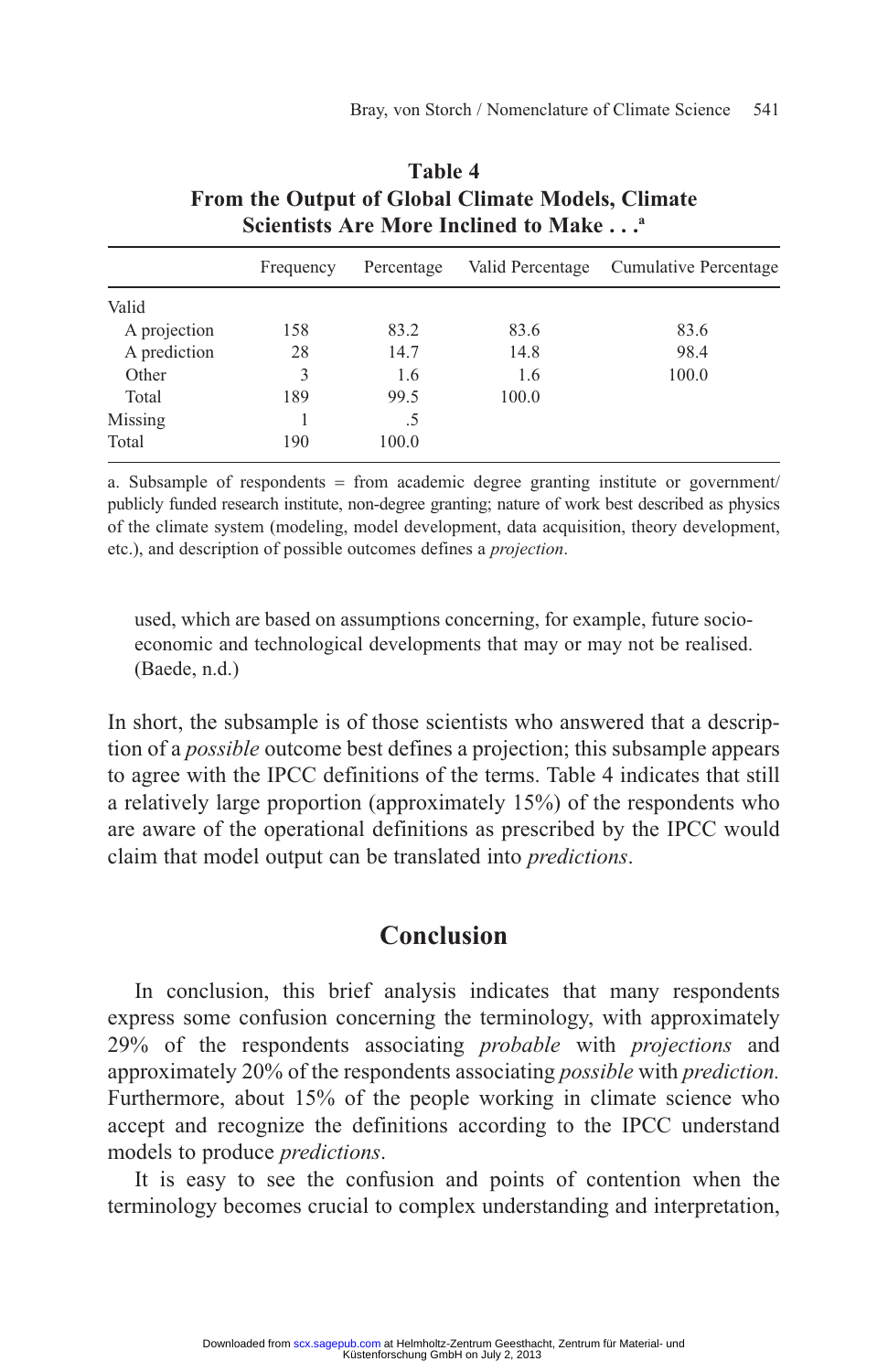as in the case of climate change and subsequent policy decisions. A prediction, in the sense of a probable development, represents a more or less certainty, while a projection conveys a sense of *possible* developments and indicates a range of different, often alternative developments. Yet *prediction* is the common term found in the media: "Sea Level May Rise 40 Percent Higher Than Predicted, Study Says" (Roach, 2006); "Sea Level Rising Faster Than Predicted: Climate-Change Figures Since 1990 Offer Test of IPCC Projections" (Hopkins, 2007); "Climate Change is 'Faster and More Extreme' Than Feared" (Eccleston, 2008). However, in fairness, *prediction* might be the result of translation between science and the media. If such is indeed the case then it is the responsibility of the scientist to make his or her statements explicit.

Predictions can be used to design strategies to best respond to a given development, for example, by enforcing new rules for adaptation (e.g., elevated dyke heights, anticipating a certain increase in storm surge heights at a certain time horizon). Projections, on the other hand, are a tool to describe the range of possible developments, some of which may be remote but cannot be excluded. Thus, projections are a tool to explore the "space of options" (e.g., von Storch, Gönnert, & Meine, 2008). When predictions are misinterpreted as mere possibilities, the informational value of the predictions will not be fully exploited. When projections are mislabeled as "probable" developments, the inherent uncertainty is underestimated and the full range of response options is poorly considered.

#### **Note**

1. To make circumstances a bit more complex, the forcing may possibly be predicted for a limited time, for instance, as continuing the recent trend for some time, say a decade or two. Then, a probability is associated with the forcing and, consequently, also with the climate projection.

#### **References**

- Baede, A. P. M. (Ed.). (n.d.). *IPCC Annex I: Glossary*. Retrieved February 9, 2009, from http://www.ipcc.ch/pdf/glossary/ar4-wg1.pdf
- Bray, D., & von Storch, H. (2008). *Survey of climate scientists 2008*. Retrieved February 9, 2009, from http://coast.gkss.de/staff/bray/surveyintro.html
- Brown, L. (Ed.). (1993). *The new shorter Oxford English dictionary*. Oxford, UK: Clarendon Press.
- Eccleston, P. (2008, October 20). Climate change is "faster and more extreme" than feared. *Daily Telegraph*. Retrieved October 20, 2008, from http://www.telegraph.co.uk/news/ worldnews/3226747/Climate-change-is-faster-and-more-extreme-than-feared.html